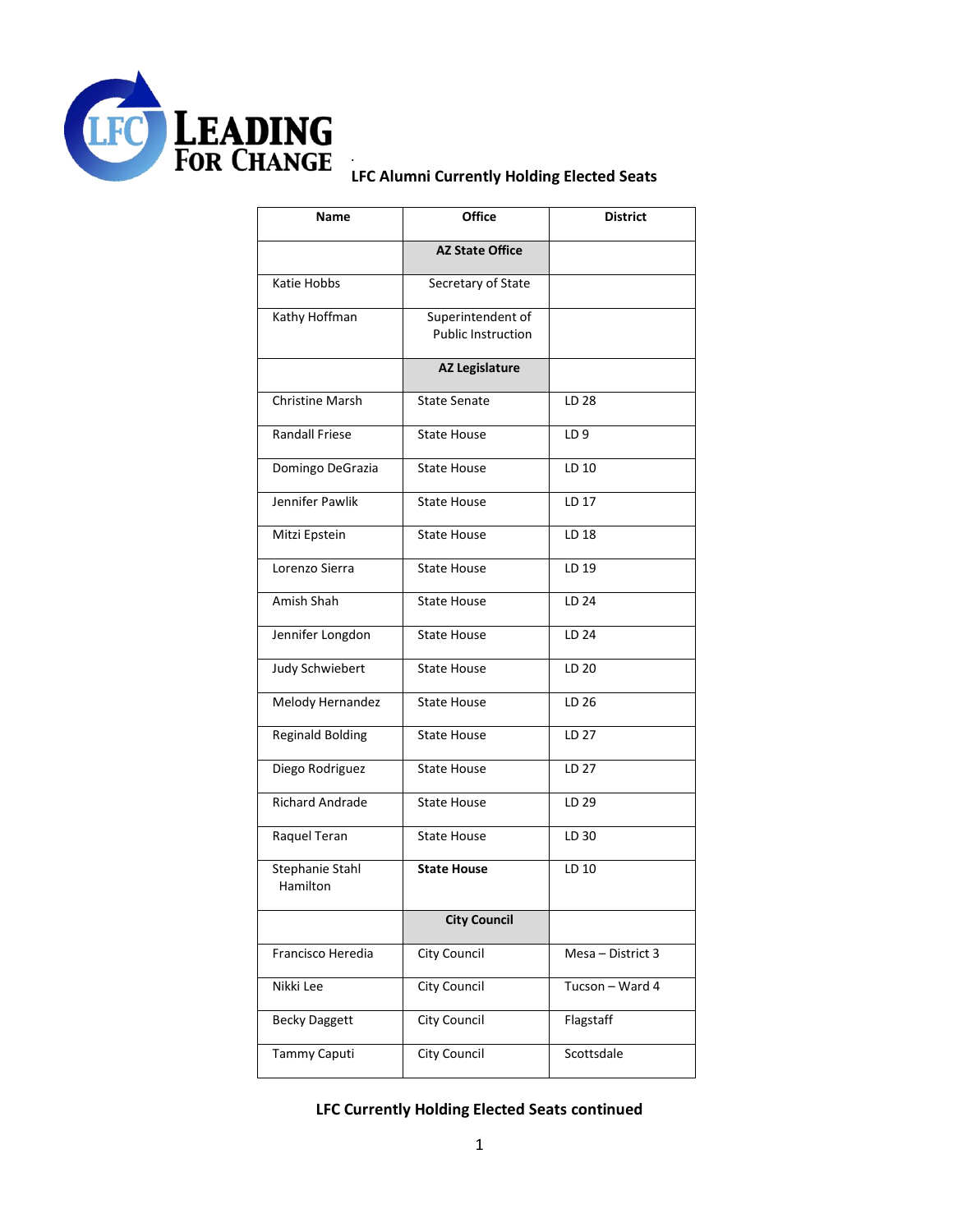|                      | <b>School Board</b> |                          |
|----------------------|---------------------|--------------------------|
| Danill Gunitskly     | School Board        | Phoenix Elementary       |
| <b>Todd Schwarz</b>  | <b>School Board</b> | <b>Balsz</b>             |
| <b>Channel Powe</b>  | <b>School Board</b> | <b>Balsz</b>             |
| Devin Delpalacio     | <b>School Board</b> | Tolleson                 |
| Lawrence Robinson    | School Board        | Roosevelt                |
| Karen McClelland     | School Board        | Sedona Oak Creek         |
| Ylenia Aguilar       | <b>School Board</b> | Osborn Elementary        |
| Kiana Sears          | <b>School Board</b> | <b>Mesa Unified</b>      |
| Monica Trejo         | <b>School Board</b> | Tempe Elementary         |
| Adam Lopez Falk      | <b>School Board</b> | Alhambra<br>Elementary   |
| <b>Beth Weisser</b>  | <b>School Board</b> | Kingman Unified          |
| <b>Brian Garcia</b>  | <b>School Board</b> | Tempe Union HSD          |
| Naketa Ross          | <b>School Board</b> | <b>Phoenix Union HSD</b> |
| Elora Diaz           | School Board        | <b>Phoenix ESD</b>       |
| Marcie Hutchinson    | <b>School Board</b> | Mesa USD                 |
| Jete White           | School Board        | Pendergast ESD           |
| Julie Cieniawski     | <b>School Board</b> | Scottsdale               |
| Alicia Vink          | <b>School Board</b> | Phoenix Elementary       |
| <b>Allison Ewers</b> | <b>School Board</b> | Tempe Elementary         |
| Natalie Luna Rose    | <b>School Board</b> | TUSD                     |
| Aaron Marquez        | School Board        | Phoenix Union            |
| Sherry Jones         | School Board        | <b>Florence Union</b>    |
| Wanda Kolomyjec      | School Board        | Kyrene                   |
| Karen Gresham        | School Board        | Madison                  |